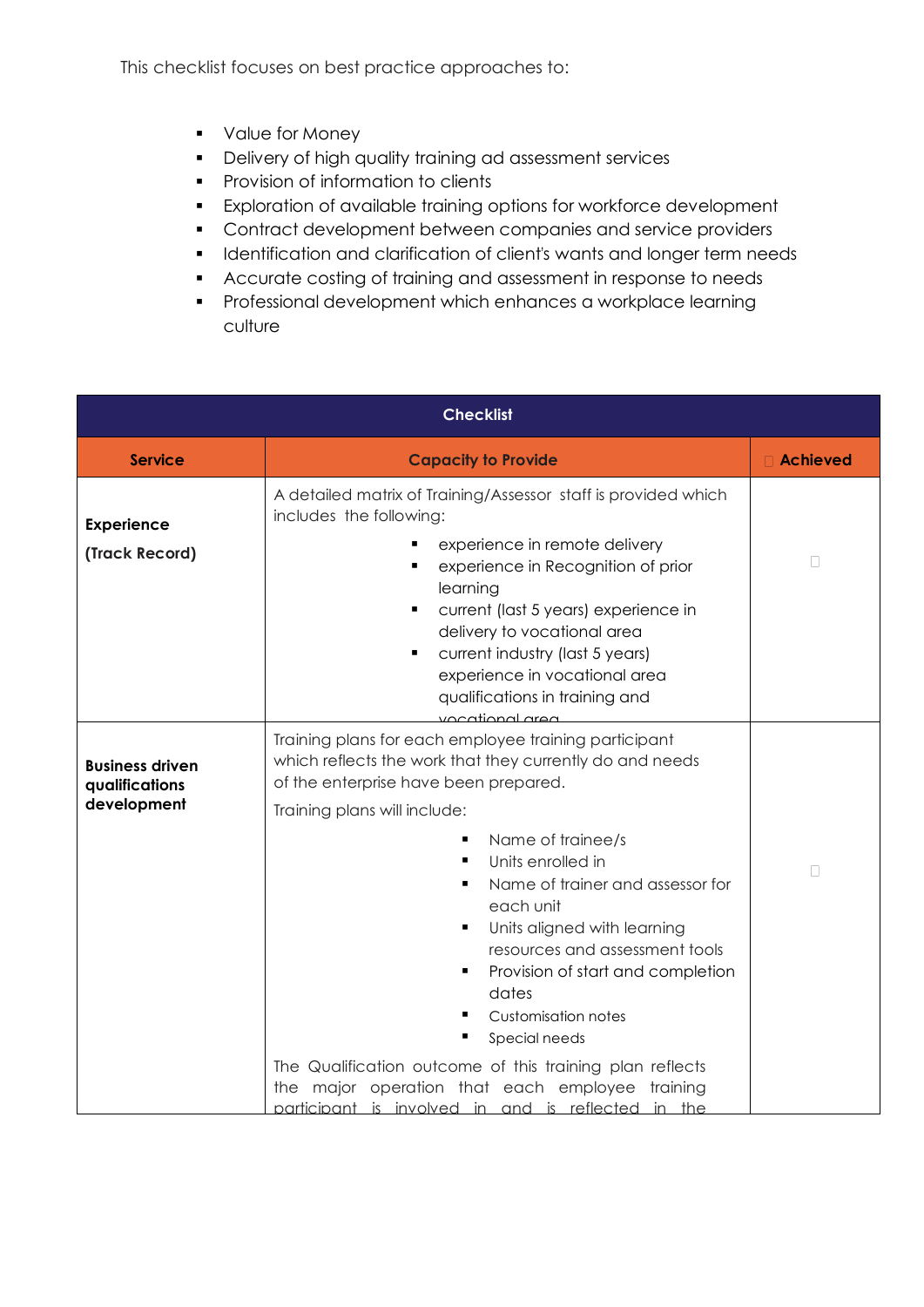| <b>Confirmation of</b><br><b>RTO's Scope</b>              | Specific individual AQF qualifications and, units of<br>competency identified and accredited courses are on Scope<br>of registration                                                                           | П      |
|-----------------------------------------------------------|----------------------------------------------------------------------------------------------------------------------------------------------------------------------------------------------------------------|--------|
|                                                           | Both training delivery and assessment services to issue the<br>identified AQF qualifications and statements of attainment<br>are on Scope of registration                                                      | П      |
| Pre training<br>delivery and<br>assessment                | A pre-assessment and Recognition of Prior Learning and/or<br>recognition of current competence strategy, which includes<br>but not limited to:<br>pre-training assessment of the<br>nominated employee's (RPL) | П      |
|                                                           | How the information is utilised in identifying the units of<br>competencies to be credited and what gap/full training is<br>required                                                                           | $\Box$ |
|                                                           | Evidence as to how you will measure and report the quality<br>outcomes of the "Current Competence strategy"                                                                                                    | $\Box$ |
|                                                           | The training and assessment resources which demonstrate a<br>clear link between theory and practice and strategies for<br>ensuring competency achievement.                                                     | П      |
|                                                           | Training plans which are customised to meet the needs of<br>each employee training participant and communicated to<br>employer and employee training participant                                               | Ш      |
|                                                           | Evidence of how Enterprise based policies, procedures,<br>work samples and forms have been integrated with<br>training and assessment materials                                                                | $\Box$ |
|                                                           | A signed confidentiality agreement, protecting the<br>intellectual property of the enterprise.                                                                                                                 |        |
|                                                           | A training delivery and assessment plan                                                                                                                                                                        | $\Box$ |
| <b>Training and</b><br>Assessment<br><b>Delivery Mode</b> | A blended delivery of competencies across the<br>vocational areas                                                                                                                                              | $\Box$ |
|                                                           | Appropriate tailoring of material                                                                                                                                                                              | П      |
|                                                           | Examples of resources and assessments tailored specifically,<br>and that will add value to the business,                                                                                                       | П      |
|                                                           | A detailed plan of the overall monitoring and<br>project management of the training and                                                                                                                        | П      |
|                                                           | Innovative delivery strategies that will be used throughout<br>the training and assessments                                                                                                                    | П      |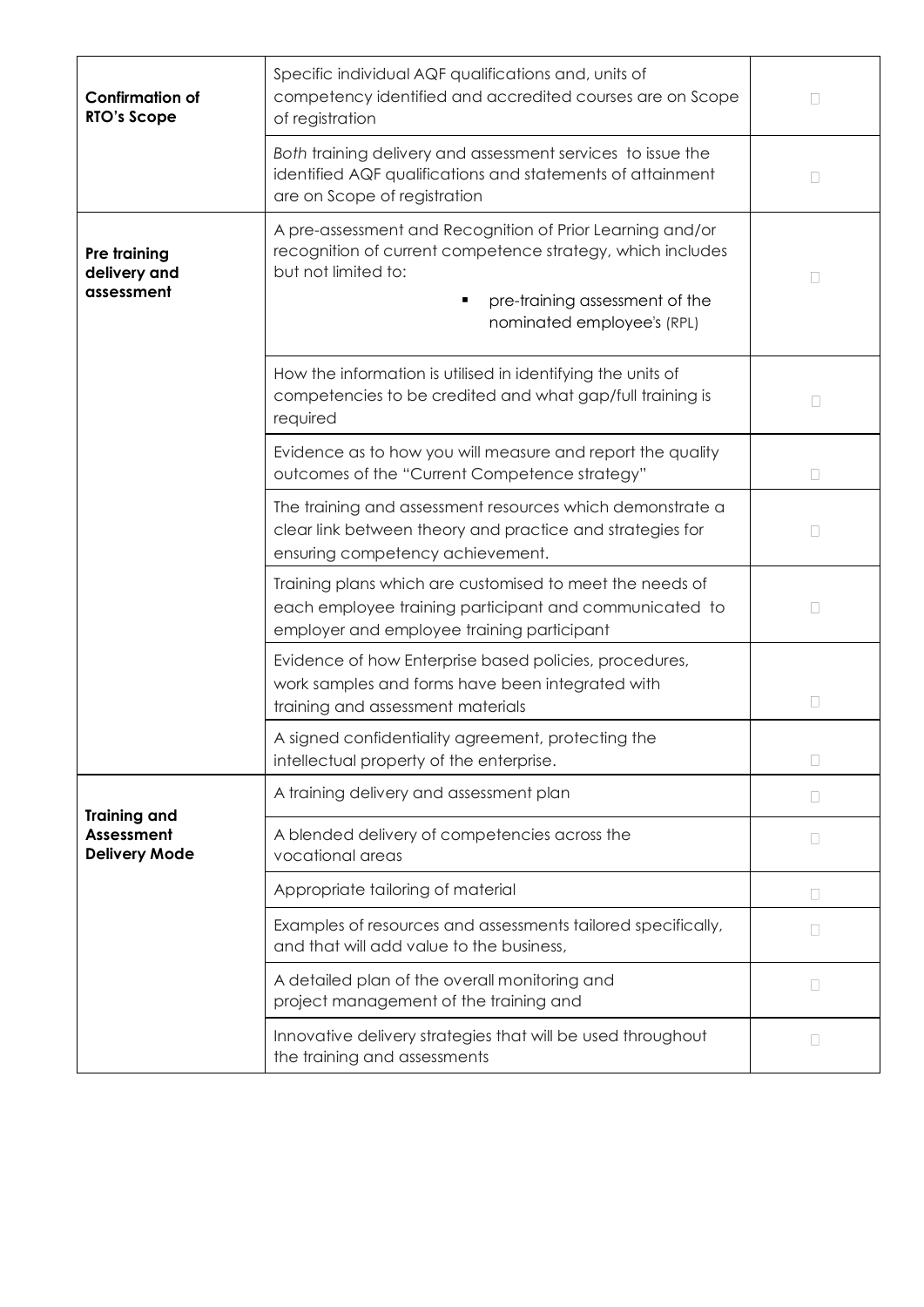| Professional<br>Development of<br><b>Enterprise Trainer/s</b>         | Establish and verify that trainers and assessors meet national<br>benchmark competency requirements                                                                                                                                         | $\Box$ |
|-----------------------------------------------------------------------|---------------------------------------------------------------------------------------------------------------------------------------------------------------------------------------------------------------------------------------------|--------|
|                                                                       | Designate a qualified person/s to undertake direct<br>supervision if required                                                                                                                                                               | $\Box$ |
|                                                                       | Develop and provide (in collaboration with the enterprise)<br>and deliver Professional Development plans for enterprise<br>trainer/s                                                                                                        | П      |
| Integration of<br>workplace<br>supervision                            | A plan which states what specific involvement is<br>expected from the enterprise supervisors and staff<br>including:<br>Which people will be involved in the<br>training and assessment,<br>The role of each person<br>٠                    | П      |
|                                                                       | Time requirements for each person<br>involved                                                                                                                                                                                               |        |
|                                                                       | Assistance to the enterprise in the empowerment of their staff<br>as workplace mentors                                                                                                                                                      | П      |
|                                                                       | Ensure that appropriate facilities are available for:                                                                                                                                                                                       |        |
| Appropriate<br>facilities                                             | on-the-job training<br>an equipped training room for off-<br>٠<br>the-job training<br>complete a full safety hazard<br>٠<br>analysis for all training facilities<br>and sites and provides the<br>enterprise with Hazard Analysis<br>Report | $\Box$ |
| Provision of<br><b>Training and</b><br>Assessment<br><b>Resources</b> | A well prepared table aligning the learning and<br>assessment resources with the units of competency.                                                                                                                                       | u      |
|                                                                       | Customised resources to meet enterprise and individual<br>employee needs                                                                                                                                                                    | $\Box$ |
|                                                                       | Customised resources are confirmed with employer/enterprise<br>trainers/supervisor/mentor                                                                                                                                                   | $\Box$ |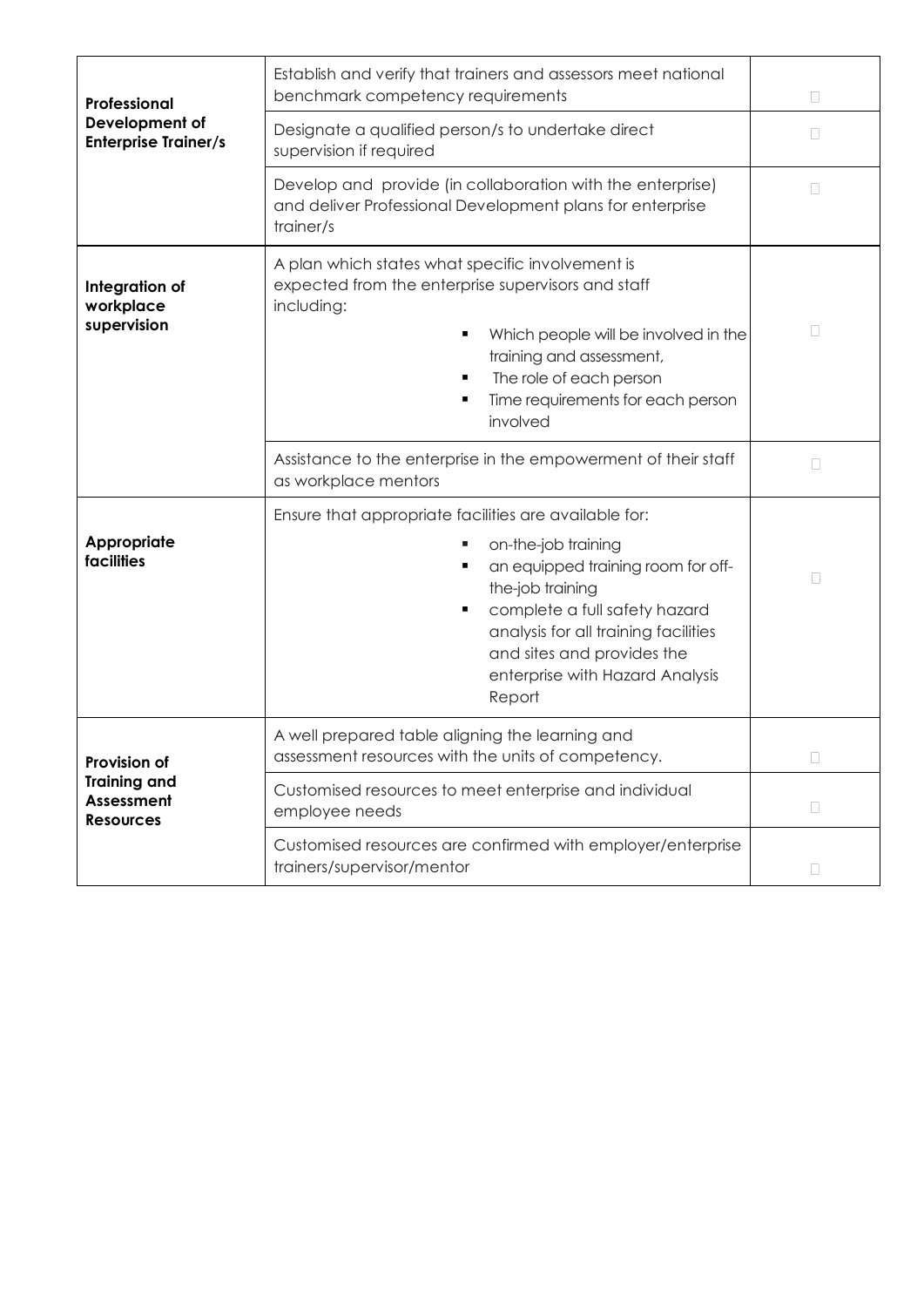| Ensuring a match of<br>your Trainers and the<br><b>RTO's Assessors</b> | A meeting between the enterprise nominated trainers and<br>your nominated assessor                                                                                                                                                                                                                                                  | П      |
|------------------------------------------------------------------------|-------------------------------------------------------------------------------------------------------------------------------------------------------------------------------------------------------------------------------------------------------------------------------------------------------------------------------------|--------|
|                                                                        | Assessors who have experience in remote delivery (desirable)                                                                                                                                                                                                                                                                        | $\Box$ |
|                                                                        | Assessors who have experience in recognition of prior<br>learning                                                                                                                                                                                                                                                                   | П      |
|                                                                        | Assessors who have relevant industry experience (last 5<br>years) in delivery to vocational area                                                                                                                                                                                                                                    | $\Box$ |
|                                                                        | Assessors who have undertaken relevant professional<br>development to the training they will Assessor                                                                                                                                                                                                                               | $\Box$ |
|                                                                        | Assessors must attended regular profession development                                                                                                                                                                                                                                                                              | П      |
|                                                                        | Suitable backup replacement trainer if required                                                                                                                                                                                                                                                                                     | П      |
|                                                                        | Training and Assessment plans which include procedures<br>regarding the RTO requirements for supervision of trainers<br>who do not have Training and Assessor qualifications                                                                                                                                                        | П      |
|                                                                        | An alternative assessor to deliver the planned<br>outcomes should things not work out                                                                                                                                                                                                                                               | u      |
| Induction of<br>Assessor to the<br>enterprise/ client                  | An induction plan prepared for assessors involved in the<br>program which includes the enterprises safety procedures,<br>the type and location of internal resources and facilities,<br>key staff contacts and the work area and the proposed<br>time allocated for this activity                                                   | П      |
| <b>Employee/Training</b><br><b>Participant induction</b>               | And explain a training induction plan and processes to<br>the company including but not limited to:<br>Introduction process of the trainer/s<br>and the employee training<br>participant/s<br>How much time will be allocated for<br>the<br>trainer/assessor Employee Training<br>Participant/s<br>Proposed time allocation for the | □      |
| <b>Responsive to</b><br>customer needs                                 | rainer/arrerer to become familiar<br>Contracts/MoU which has flexibility for contingencies and<br>outlines any steps that will be carried out to address<br>changes and the timeframes for this to occur                                                                                                                            | $\Box$ |
|                                                                        | Client formal feedback outcomes and the actions<br>implemented as a result of client feedback                                                                                                                                                                                                                                       | $\Box$ |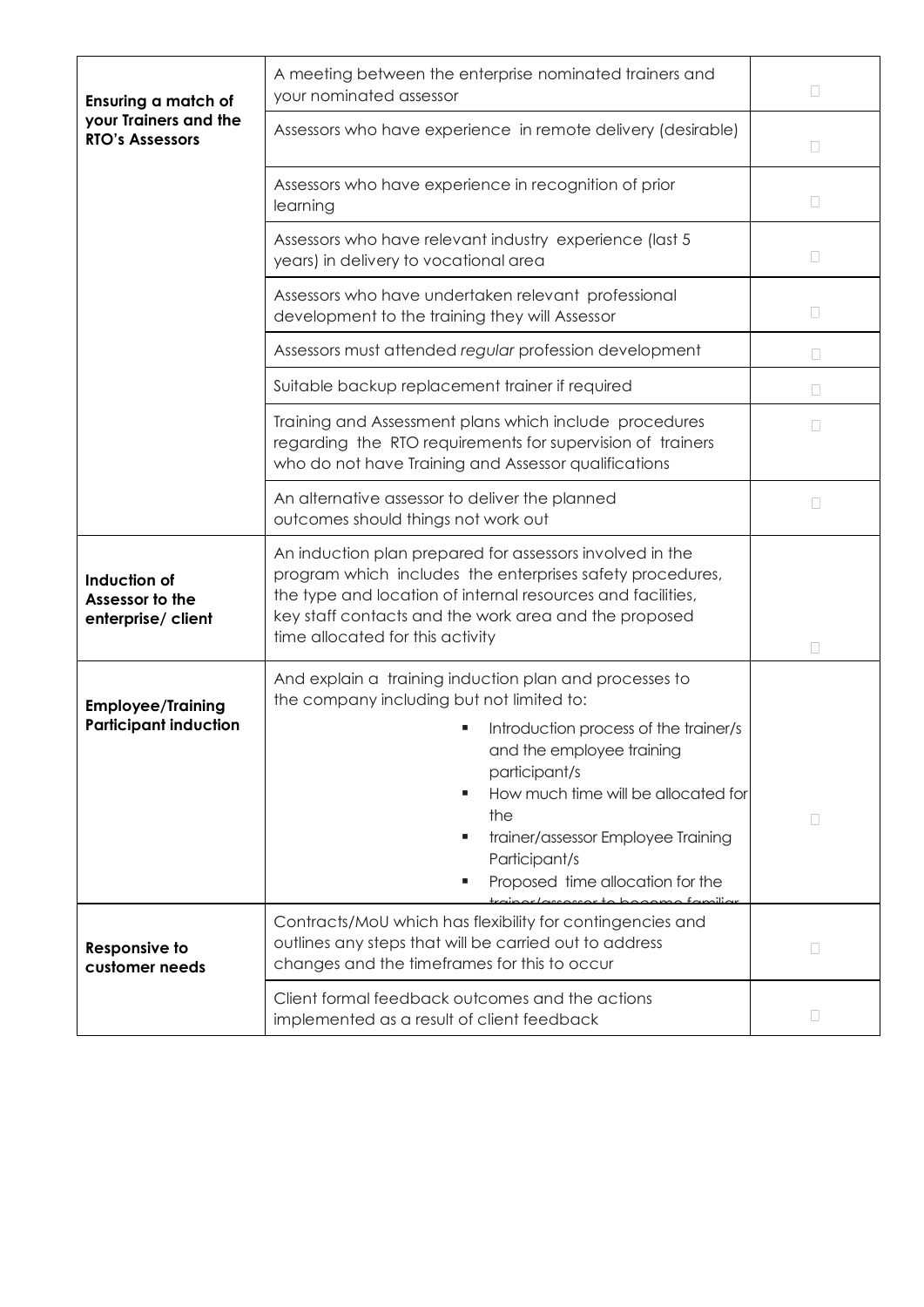| <b>Value for Money</b>     | A detailed quote including a clear outline of the<br>funding/subsidy (if any) that will be used to deliver the<br>training model.<br>This will include:<br>all sources of funding including the<br>٠                                                                                                                                                                                                                                                                                                                                                                                                                                                                                                                                                                                                                                                                                                        |                |
|----------------------------|-------------------------------------------------------------------------------------------------------------------------------------------------------------------------------------------------------------------------------------------------------------------------------------------------------------------------------------------------------------------------------------------------------------------------------------------------------------------------------------------------------------------------------------------------------------------------------------------------------------------------------------------------------------------------------------------------------------------------------------------------------------------------------------------------------------------------------------------------------------------------------------------------------------|----------------|
|                            | name, amount and any<br>requirements of that funding<br>all relationships/ arrangements with<br>٠<br>other parties that will need to be<br>honoured, and the detailed scope<br>of these<br>Allocation of hours (dollar value)<br>provided by the enterprise in the<br>delivery of training which is reflected<br>in the training plan<br>any/all subsidies that will be<br>٠<br>available to the participants as a<br>result of the access to funds for the<br>training. This will be detailed per<br>person with all milestones outlined<br>that have to be achieved re the<br>training delivery<br>detailed declaration of all monies<br>subsidies which you and/or the<br>RTO/Third party who is delivering<br>the training will receive.<br>detail of any extra charges that<br>٠<br>may be incurred at any time<br>throughout the delivery of the<br>training<br>detail of invoicing arrangements<br>п | $\Box$         |
|                            | Presents clearly full details of the enterprises commitment to<br>the program including:<br>off-the-job training requirements<br>supervisor/mentor time<br>٠<br>requirements<br>use of facilities for training down<br>time of equipment for on-the-job<br>training<br>employee release time<br>requirements for training activities.                                                                                                                                                                                                                                                                                                                                                                                                                                                                                                                                                                       | $\mathbb{R}^n$ |
| <b>Contract Management</b> | Evidence of experience in contract management<br>including reference/s from other recent training clients in<br>the mining industry                                                                                                                                                                                                                                                                                                                                                                                                                                                                                                                                                                                                                                                                                                                                                                         | П              |
|                            | A template/sample of your training contract/MoU                                                                                                                                                                                                                                                                                                                                                                                                                                                                                                                                                                                                                                                                                                                                                                                                                                                             | П              |
|                            | Evidence that the Contract Manager responsible for<br>managing contracts is trained in contract management                                                                                                                                                                                                                                                                                                                                                                                                                                                                                                                                                                                                                                                                                                                                                                                                  | П              |
|                            | A dedicated Contract Manager who is the key contact for<br>"whole of business"                                                                                                                                                                                                                                                                                                                                                                                                                                                                                                                                                                                                                                                                                                                                                                                                                              | $\mathbb{R}^n$ |